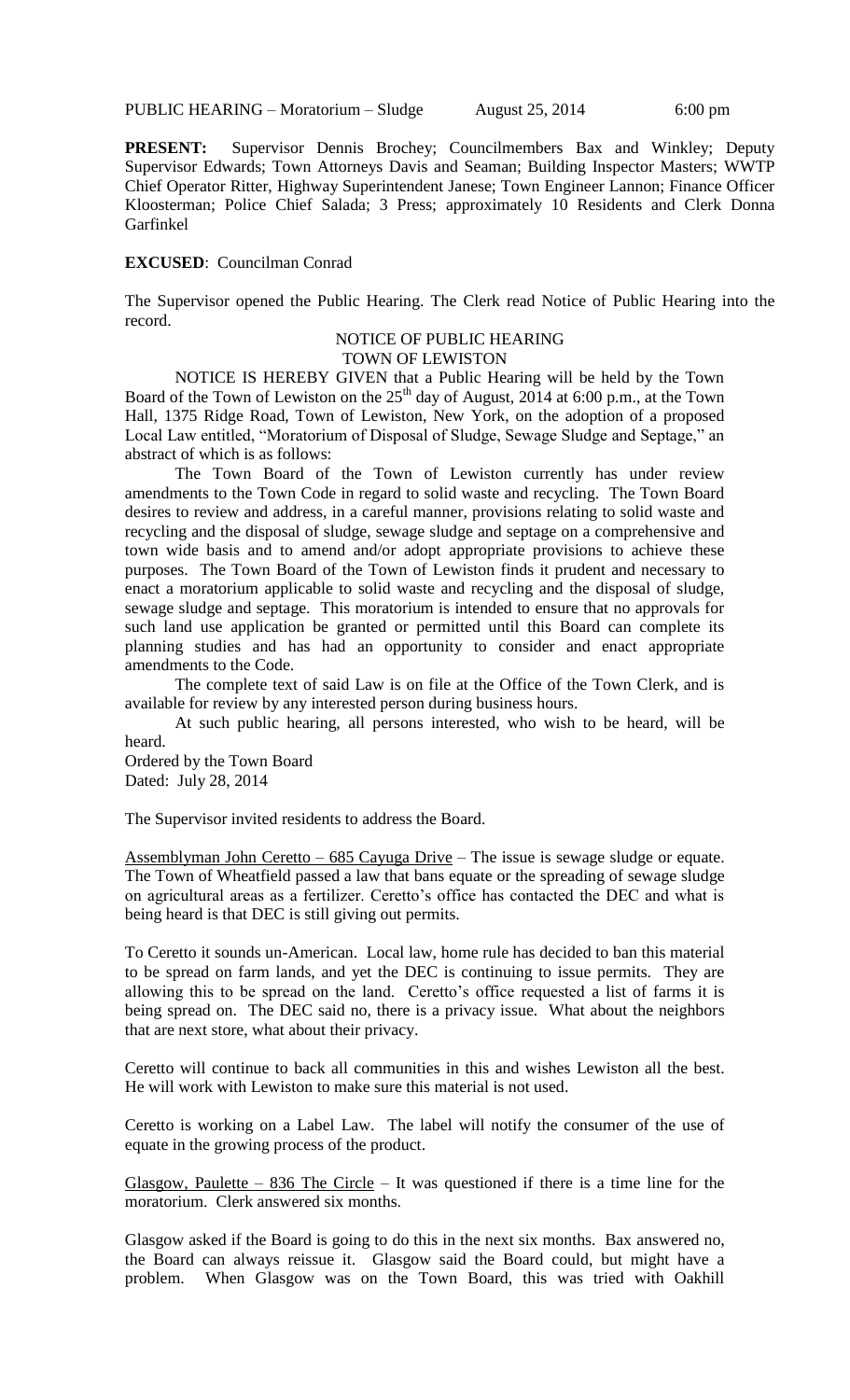Development. This can be done with a local law. The courts frown on extending a moratorium.

Smith, Gary – 1650 Ridge Road – Smith is here on behalf of Modern Landfill Inc. The moratorium has been reviewed by Modern. The Town attorney has spoken with Moderns attorney and Smith understands that the intent of the law was not to be in conflict with the Modern Host Community Agreement. Smith would like to have a little more clarity in the law. Smith is asking the Board to consider the clarities.

Attorney Davis said after this discussion Section 6 has been changed and Davis suggests the following:

## EXISTING ACTIVITIES

Any and all projects within the Town having a current permit to landfill sewage, sludge or septage, or any product derived there from, issued by the New York State Department Environmental of Conservation pursuant to 6NYCRR Part 360, and which are currently actively land filling such, pursuant to such permit, shall not be affected by the terms and provisions of this Local Law.

If the Board is agreeable to the change, no action should be taken tonight. Leave the Public Hearing open and agree to the changes at the September  $8<sup>th</sup>$  Worksession.

Gormley, Tobin - 1962 Swann Road - Gormley said the boundaries of the application and closeness of where people live, and kids play it is important for the residents to know. There is drain tile from Route 104 to Gormley's foundation. All the water from the farmland will be carried to his foundation. The last thing Gormley wants is for this to be ok, and for a farmer, who may be 1,000 feet away to put this material into the ground, and ultimately end up in his basement.

It is hard to believe it is still being considered. If you hear the word sludge here in Lewiston, it is thought, "don't we have enough?" Do we need this in our backyard? All should ask, do you want this in the property next door?

Unless farmers attend a meeting in mass, begging the Board to allow this to go through because they're going bankrupt, then this is not looking to help the farming community; it is looking to help someone take advantage of this.

Gormley hopes this is stopped and not considered anymore. Please do not put this in our backyard.

Brochey said that is the reason for the public hearing. The Board is here to protect the people who live in the Town of Lewiston. The Board is doing all it can to make sure this does not happen.

#### **Bax MOVED to adjourn the Public Hearing, keeping open till the September 8th Worksession, Seconded by Winkley and Carried 3 – 0.** (6:15 pm)

Transcribed and Respectfully Submitted by:

Donna Garfinkel Acting Town Clerk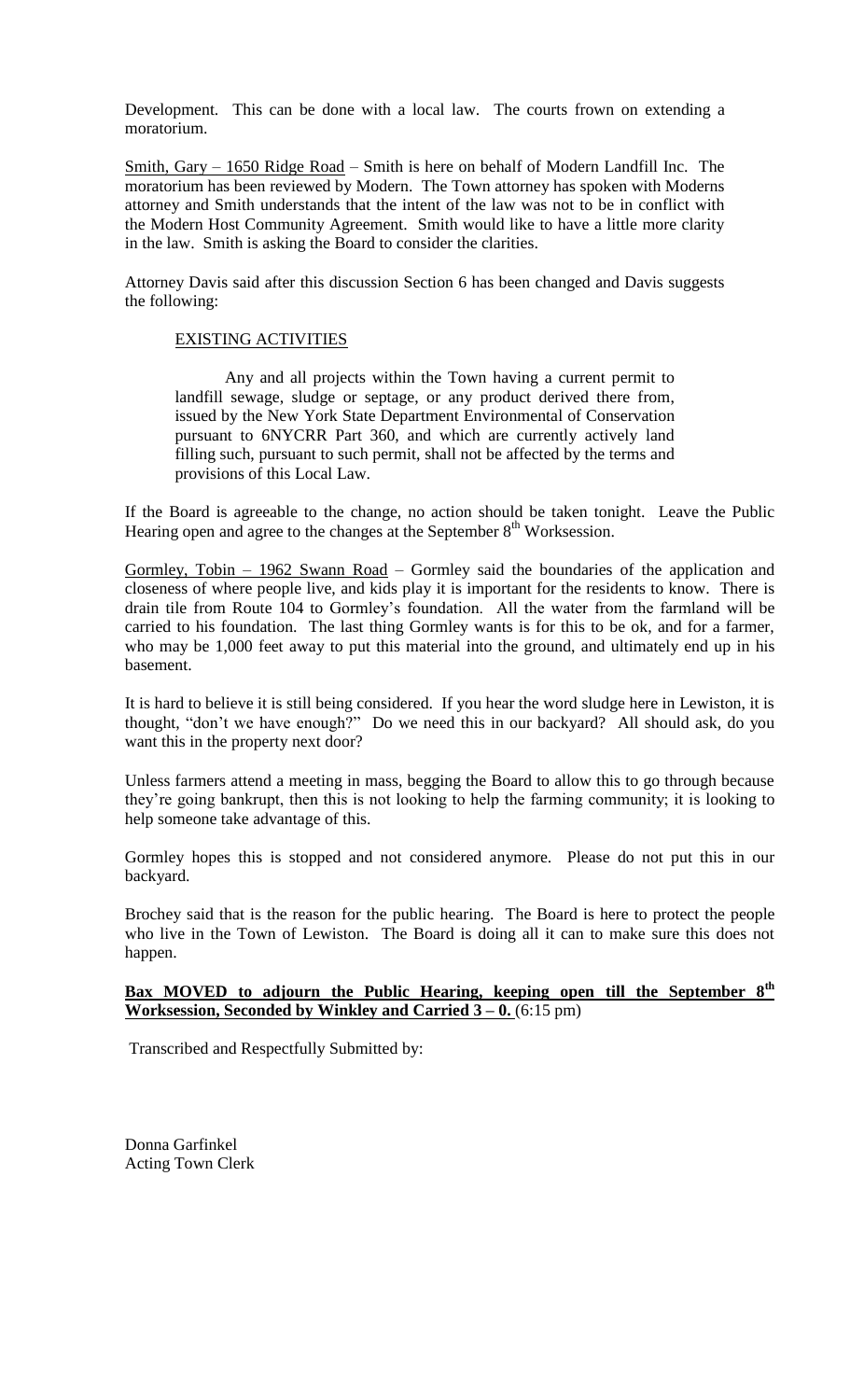REGULAR TOWN BOARD MEETING August 25, 2014 6:30 pm

**PRESENT:** Supervisor Dennis Brochey; Councilmembers Bax and Winkley; Deputy Supervisor Edwards; Town Attorneys Davis and Seaman; Building Inspector Masters; Highway Superintendent Janese; Town Engineer Lannon; Finance Officer Kloosterman; Recreation Director Dashineau; Police Chief Salada; 3 Press; approximately 28 Residents and Clerk Donna Garfinkel

## **EXCUSED**: Councilman Conrad

The Supervisor opened the meeting, followed by the Pledge of Allegiance and a moment of silent reflection.

## TWO-MINUTE STATEMENTS BY RESIDENTS

The Supervisor asked if any resident wished to address the Board.

Hoffman, Carl – 4321 Riverwalk Drive South – Hoffman's comments are expressing concerns, views, and opinions of the Riverwalk Homeowners' Association.

1 – Sidewalk repair/replacement: When the HOA last addressed the Board concerning this issue, June 9<sup>th</sup>; they were told the sidewalk work was out to bid and that, to date one bid was received. The bidding process was necessary, they were told, because the Town Highway Department, according to Mr. Janese, was unable to perform the work. Now, two month later, after the three bids required by law had been received, we've been told the Highway Department is suddenly capable of performing the work. The Riverwalk Homeowners' Association would like to go on record as urging the Town Board to approve one of the three bids, so the four-year-old sidewalk repair/replacement issue can be expediently resolved.

A corollary sidewalk issue is the repair that needs to be done to a portion of Mr. Carella's sidewalk on the west side of Riverwalk South. Last fall, the Town Water Department needed to remove part of this sidewalk while doing a sewer line repair. Late this spring, Hoffman spoke to Mr. Harvey, who said Carella's repair was on the schedule and should be completed by mid-June. At the end of July, Carella once again requested Hoffman call the Water Department. Mr. Harvey informed Hoffman the repair work had been taken from the Water Department and assigned to the Highway Department. Why? Is this normal? If the Highway Department couldn't do the repair for the community, how could they do it for Mr. Carella?

2 – Road Barriers: The dead-end barriers at both the east and west ends of Riverwalk Drive are in deplorable condition. On August  $5<sup>th</sup>$ , a letter was sent to Highway Superintendent Janese requesting the barriers be repaired/replaced. To date no response has been received and calls to his office have not been returned. Would it be possible to have some barrier beautification?

3 – Road Signage: Currently there is no street sign at the T-junction of Riverwalk Drive South and Riverwalk Drive. Many delivery vehicles and contractors have become confused when trying to locate Riverwalk Drive. Would it be possible to have a street sign installed?

Craft, Ron – 105 North  $4^{th}$  Street – Craft submitted a petition on August  $14^{th}$  for the disillusion of the Police Dept. Craft received a copy of the petition back. He asked where the original is. Why was the original not returned? On the back of it, is a notarized statement that is missing. Craft wants to know where the original is and where the notarized sheet is.

Craft received a letter from the Town Clerk. Craft asked the Clerk if she investigated the submission of the petition; who did? To answer Craft's questions Garfinkel said the Town Attorney researched the reasoning and prepared the letter.

Craft received a phone call from a State Board of Elections lawyer. He said Town Law 150 §4, gives Craft the right. Craft wants the original back and tomorrow he will file it with County. Craft has tried to play softball with the Board, now he will play hardball.

Craft said before he leaves tonight he wants the original and wants to know where the back page is. If he doesn't have the back page, it negates the whole petition.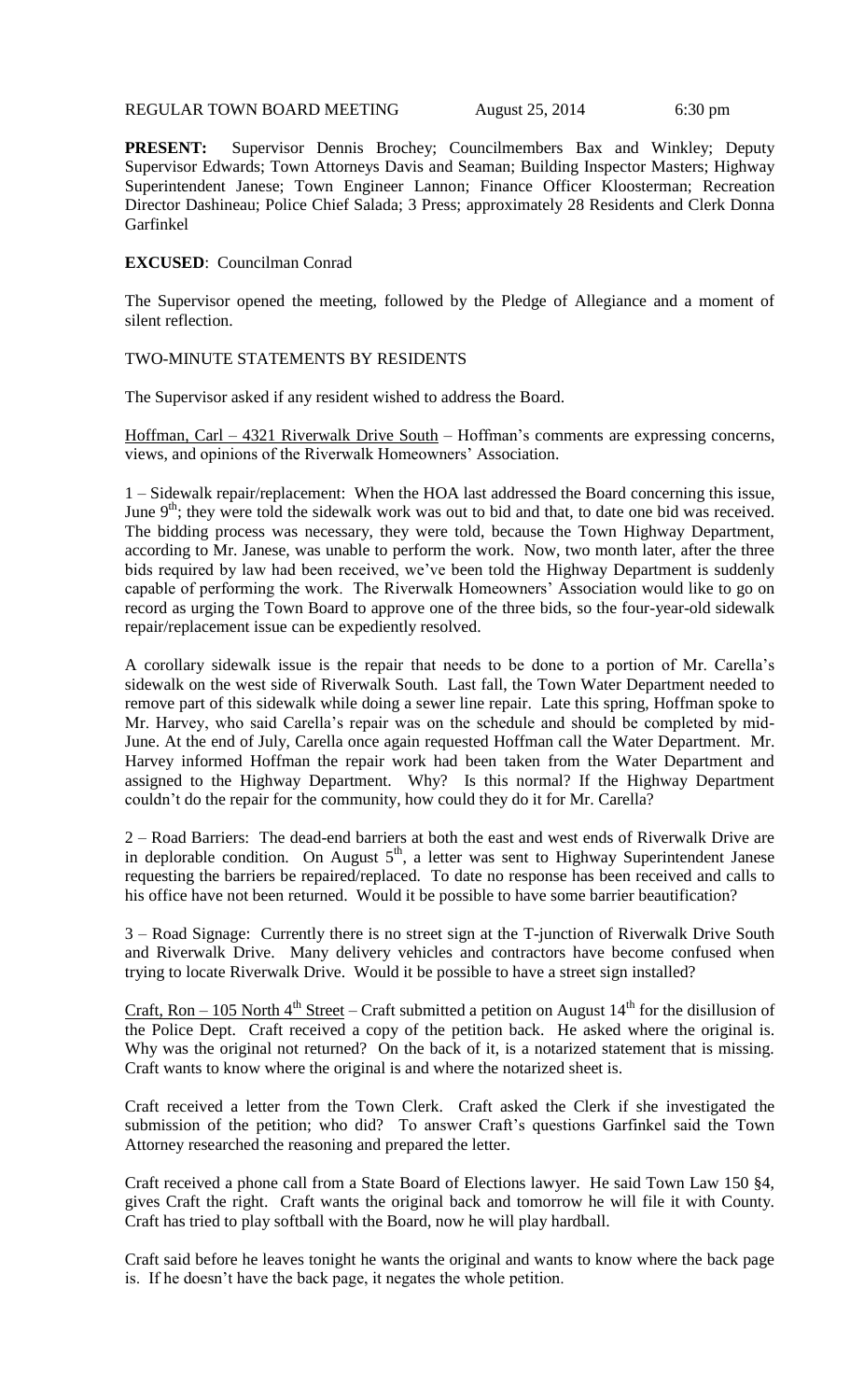Garfinkel asked the Board if she should respond. Winkley said no response is to be given during public comment.

Craft said for someone who is running for her job, Garfinkel, he suggests she helps them out. Garfinkel said this Town Board meeting is not for campaigning. Craft said he has the floor, and Garfinkel can respond when he is done.

Craft said they are taxpayers, and are not privy to all the laws; the residents come to the Board for help and to protect us. In return, Craft feels the Board is protecting everybody but those on the petition.

Lampman, Jacquelyn – 300 Oneida Street – Lampman is here to speak for Ron Craft's right to obtain a petition and submit it to the Board. The Board should accept it whether they agree or not with the petition. Lampman is very disturbed by the Town Attorney and the Town Clerk rejecting the petition on an interpretation by the Town Attorney on the codes that govern the right to petition for a referendum. The Town Attorney does not make this decision on his own. Lampman believes all the Board was involved in the decision. The Board apparently doesn't want the petition to go to a referendum.

Whether Lampman is for or against this, the political machine for the Police Dept. is in full force. The two newspapers will not print anything against their friend in the Village or the Town. You can't get a letter printed in the Sentinel or Gazette for this petition.

Since this has come out, we see the Police in the Village. Before that we saw the NY State Troopers, Border, Sheriffs and Parks Police.

The liaison office at the Red Brick, which was promised, is now Mr. Grenga's office. There is no transparency to this Lewiston Police Dept. Why so many cars? Only two patrol at a time. There is a new white SUV for the Chief, why? What is the cost? Police come into the Village and they look like a swat team. Vest, taser, mace, guns. Where is all this military style coming from?

The Board needs to reassess the priorities and stop the blotting of this Police Dept. Lampman has numerous relatives in police work, and has a great deal of respect for police. However, the culture in this department has changed.

This is a political ploy to stop this petition from getting on the ballet. We all see what the Board is doing. The Board is telling all the petition signers, that their rights don't count.

Lampman asked the Board to take the time to reassess what they are doing.

Glasgow, Paulette – 836 The Circle – Glasgow offers clarification on submitting a petition for referendum. The petition is handed into the Clerk's Office; the Clerk forwards it, under law, for interpretation to the Town Attorney. So the Clerk did her job.

Effective local self-government is explicitly recognized with Article IX of the NYS Constitution. This constitutional right is established within the Bill of Rights for local governments. Provisions within the bill of rights enumerate specific powers, privileges and protection grants to local government by the state legislature and literally construed by NYS Courts. In order to preserve these specific powers, privileges and protections, the state legislature enacted Municipal Home Rule Law and the Statute of Local Governments. Taken together these statutory and constitutional provisions along with settled case law constitute what is commonly known as Home Rule authority for local governments. Under Municipal Home Rule law local governments are granted Home Rule authority to pass local laws related to zoning, planning, land development and natural resource conservation.

Home Rule authority is a quasi-constitutional right of authority for local governments to pass local laws relating to their property, affairs or government. Under Municipal Home Rule local governments are granted the authority to preserve and protect its physical environment, the health, safety and general well-being of all citizens living within that municipality. Further, under Municipal Home Rule authority, local governments are granted specific rights on any matters relating to ordinances, resolutions and zoning regulations.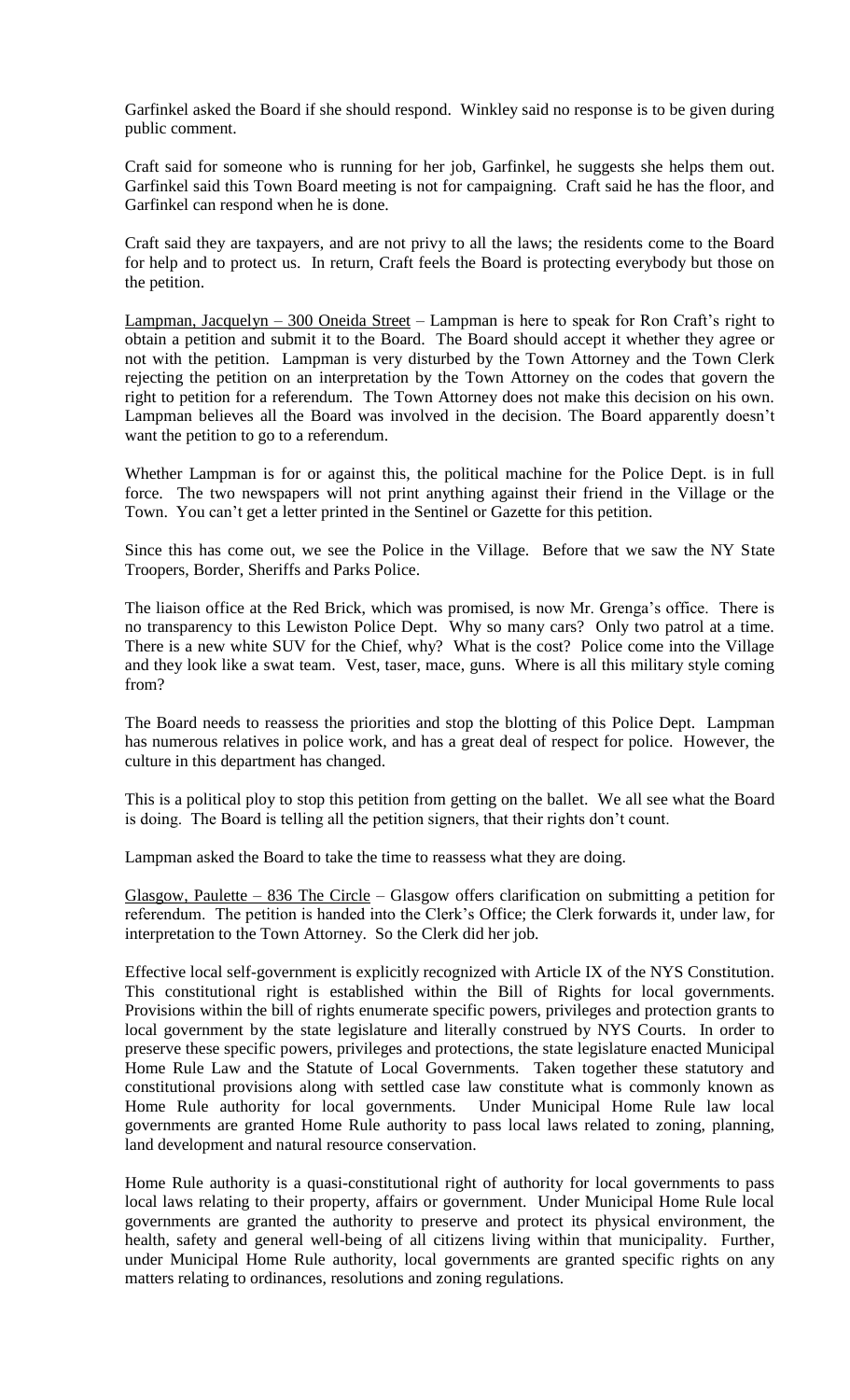Because local governments have independent authority to regulate land use under Municipal Home Rule Law and the Statue of Local Governments home rule authority has been upheld as a source of zoning and planning power for local governments. Because of this independent authority, local governments can adopt the standards and procedures needed to bring about legal and orderly zoning, planning and land development.

Local government's authority to regulate land use has been upheld in settled law, specifically Sherman v. Frazier. In its decision, the court said the following: "MHRL authorizes a town to adopt local laws to exercise the powers granted to it in the statute of local governments. The statute of local governments in turn gives the towns the power to adopt, amend and repeal zoning regulations, therefore it follows that a Town Board is enabled to adopt zoning regulations by virtue of its MHRL, as well as those granted by Town Law". The courts have held that MHRL and the Statute for Local Governments are sources of substantive authority for local governments to pass local laws regulating land use development within their jurisdiction.

In 1997, the Town Board passed a Towers Law regulating the placement and siting of towers within the Town of Lewiston. That local law established a procedure that must be followed before any tower is to be constructed within the Town of Lewiston. This law doesn't forbid the siting of towers but preserves Lewiston's home rule authority with regard to the placement and siting of towers. In other words, the law preserves Lewiston's specific Home Rule authority granted it under the NYS Constitution and the Statute of Local Governments and affirmed by the Counts of NYS as it relates to zoning.

Last month, Niagara County constructed a 219 foot steel lattice tower within the Town of Lewiston. Although Niagara County claims to have "reviewed and conformed with all applicable local codes," the facts say otherwise.

Had Niagara County reviewed and conformed to Lewiston's zoning regarding placement and construction of towers they would have discovered that steel lattice towers are not permitted in the Town of Lewiston.

In its draft and final environmental impact statements, Niagara County designated itself as lead agent and defined this project as a Type 1 action under NYS SEQRA. Under SEQRA a Type 1 action indicates a significant adverse impact to the environment. Because it assumed lead agency, Niagara County should have referred this project to the Niagara County Planning Board for review and comment. Further, under SEQRA as lead agent, Niagara County was obligated "to coordinate the SEQRA review process with all involved agencies."

In its January 2, 2013 resolution, Niagara County directed "that other involved agencies be notified in accordance with SEQRA," and that all documents relative to this project be "prepared and circulated to potentially interested and involved agencies," and that those documents include "the draft scoping document, in addition to written comments."

Since this is a 219-foot steel lattice tower within the Town of Lewiston, one must definitely assume the Town would be an involved agency and the County should have coordinated the SEQRA process with the Town.

If, under SEQRA, Niagara County coordinated and circulated all involved agencies documents relative to the siting and construction of a 219 foot steel lattice tower, why isn't the draft, final environmental impact statements, along with engineering drawings, letters to residents informing them of and asking for comments regarding the siting of a 219 foot tower in their backyards in the Town Clerk's and the Town Building Inspector's office? Since Lewiston never waived its constitutional and/or statutory right of Home Rule authority regarding zoning, why was a local law regarding the siting of a 219-foot tower circumvented?

Last Wednesday, the County held a meeting to answer resident's questions regarding this tower, I asked for a list of all alternate sites considered and why this particular tower wasn't constructed a ¼ of a mile up the road in a non-residential area. I was promised my answers by 4:30 pm last Friday. At 5 pm this afternoon, Jonathan Schultz came by my home with an envelope from the County Manager. I informed Mr. Schultz, Mr. Ross promised the answers to my questions by 4:30 pm Friday afternoon. Mr. Ross walked door to door delivering flyers announcing a County meeting, yet he couldn't come by my home before Friday, 4:30 pm to deliver an envelope.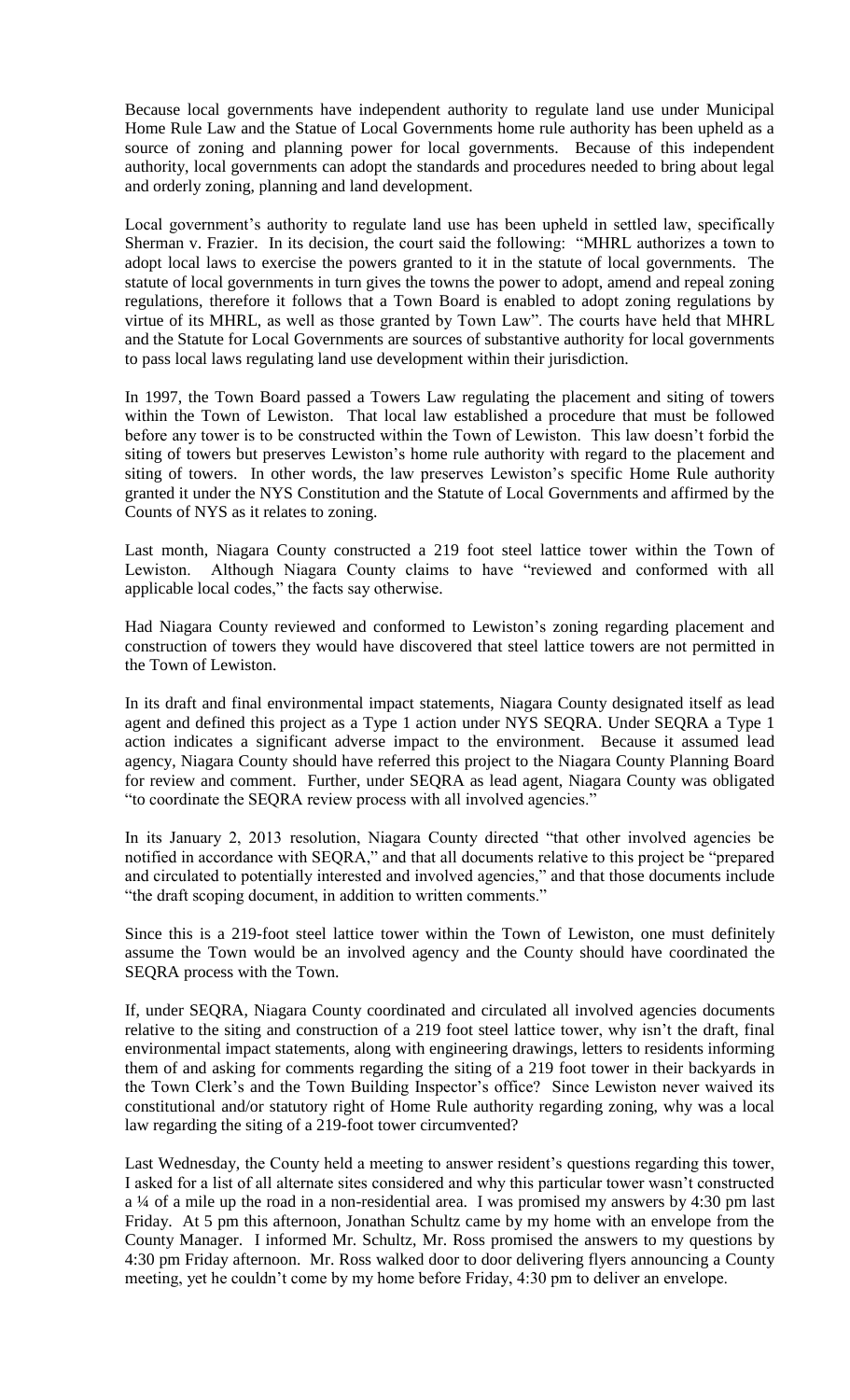These are questions that need to be addressed and need to be answered since the County refuses to address them; the only resolution to this whole sad affair is the dismantling of this tower and the taxpayers of Lewiston to be exempt from the cost of that dismantling.

Neal, Barry - 850 Upper Mountain Road - Neal thanked Ms. Glasgow for providing the necessary back ground.

Many people here tonight realize the violations that were done, whether it was or was not with the acknowledgement of the Town of Lewiston. Niagara County said at a meeting held last week, that they have been working three years on this program. There are numerous town code violations, and not following specific Kimball Engineering specifications. The County asked NYPA if they could use State land, and NYPA responded yes, but no follow-up took place.

The tower is there, and at about 60 feet from Neal's property. It was put up in 3 or 4 days, over the weekend. It is a lattes tower, which is not permitted in Lewiston. It is not separated from a residential dwelling of 500 feet. If this tower fell it would go right across Upper Mountain Road.

A Motorola representative indicated "it is not a breakable tower". It was said by someone along the line that it was a breakable tower, so it is not a safety issue.

Neal is concerned with EMF's (Electromagnetic Field). There have been issues discussed about cancer and cell phones; we are talking about a tower and EMF emissions.

In order to protect the residents safety and that is why you have all been elected, what is the Town of Lewiston really going to do at this point about the construction of a tower that is illegal, as far as Lewiston's code?

Brochey said there is a possibility this will go to litigation, so it should not be discussed.

Bax understands the resident's frustration. Bax spent endless hours drafting the Town Tower Law they are violating. The tower, as it stands, violates several levels of the Town of Lewiston code, not to mention zoning and planning.

The way it went up and the style for which the tower is smells bad to Bax. Details of the Board's concerns can't be divulged, but the Board is with the residents. Bax said any past correspondence received by him, started with the phrase, "as we are considering the erection of a tower, this is our status." Never has it mentioned that they had selected a site, not that Bax has seen. It has never come to a crossroad were it needed to be refered to the Tower Committee. The fact that the County did not abide by the law is a major concern for Bax personally.

Nablo, Jennie – 844 Upper Mountain Road – Nablo also thanked Glasgow for expressing the residents concerns.

Nablo would like to know what the outcome of the Tower Committee was. Winkley said it never went before the Committee.

Nablo attended the meeting last week with the County. They explained to the residents that there is no risk; the tower has been completely reviewed for safety. Yet Kimball Engineering conducted an EIS, which reads: "There is always the possibility that environmental conditions can overload the tower and as a result in its collapse were other failures. In this situation the structure, ora and quotas of the people within the radius of the tower base equal to the tower height would be at risk". Nablo's home sits within 200 feet of this tower, and she is concerned and wants the Board to continue to look into this. Nablo appreciated the representation of Lewiston at the County meeting, but left with a lot of unanswered questions.

Nablo asked who the individual was that walked out of this meeting at the beginning of this discussion, is he a Town official. Winkley said it is Town Attorney Brian Seaman. Nablo wished he would have stayed present during the comments.

Winkley said Attorney Seaman has to recues himself because he is a part-time County attorney.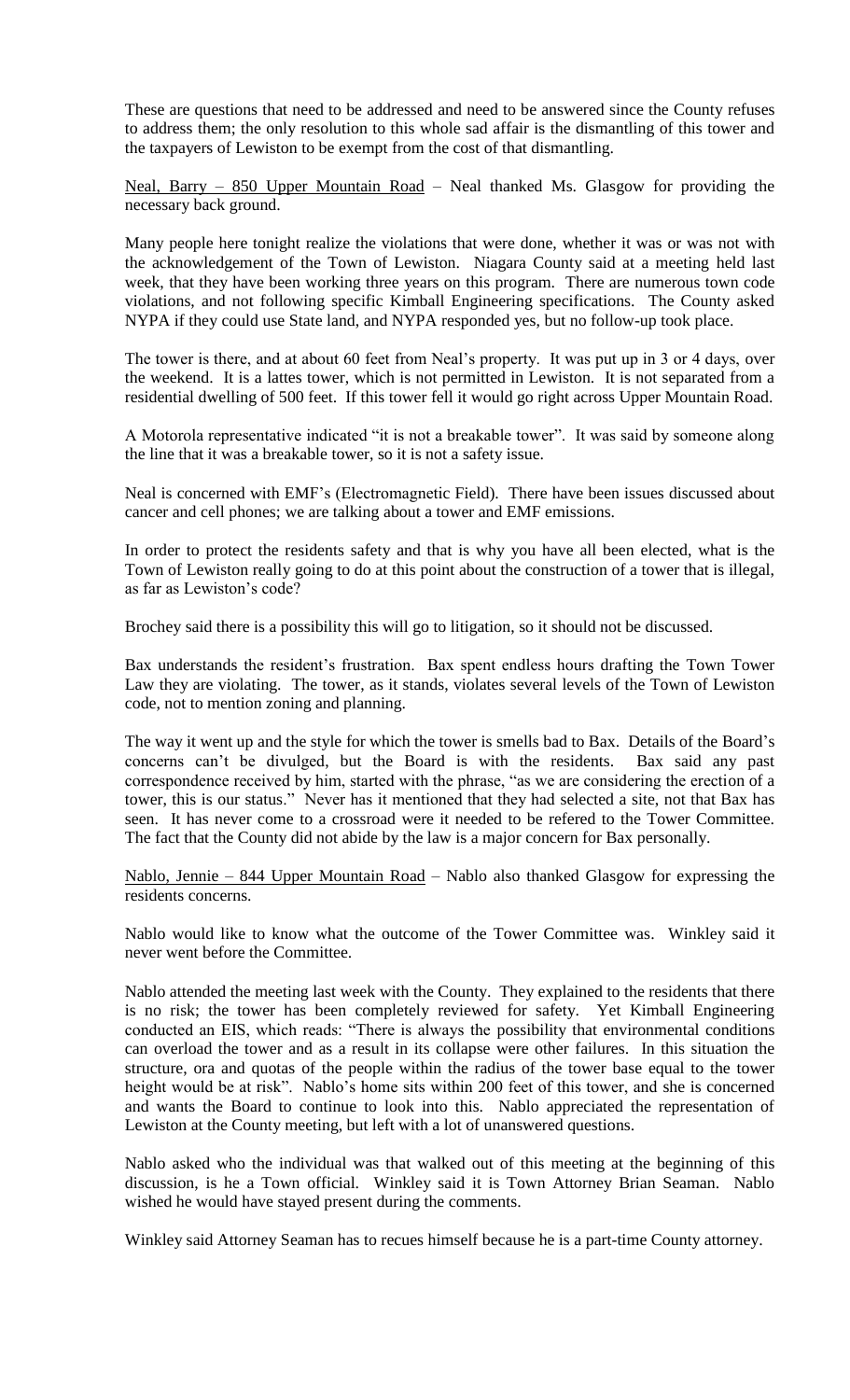Glasgow said he heard all that she said. Winkley said he was going to leave, but didn't want to walk by once she started speaking.

Deal, Sue – 850 upper Mountain Road – Deal asked Board members if the tower was in their backyard, would they like it? Deal does not think so. How long will it take for the Board to take action? Action is fine, but this can be dragged out. This is something that needs to be addressed now.

Catchpole, Ronald – 4888 Townline Road – Assemblyman Ceretto asked Catchpole to tell the Board he had a previous engagement. Ceretto thanks all for their help.

Catchpole thanked Chief Salada for having officers visible on Sunday regarding trucks from Mawhiney. The pit was open Sunday and they drove all day. Trucks drive by Catchpole's house honking the horn and flipping the bird. A dump truck went by and from Catchpole's house to Lower Mountain Road they used their Jay-brakes. Catchpole lost his cool and confronted the driver, but he would not get out of the truck.

There was an officer there today at about 4:30 pm, but left to go after someone. So at 5:04 pm two dump trucks went by Catchpole's house to Lower Mountain Road using their Jake breaks.

Catchpole can't believe that at the last board meeting the Board approved a resident on Townline Road having a pond. How did this happen? It was said in August 2013, that residents would be notified of any pond applications.

Brochey said that pond was to be used on the same property; the soil will not be moved from the site.

Catchpole said there are two ponds going in on Route 104, with those trucks using Townline Road also.

Catchpole said there is no one watching the hours of operation. They are already going by his house at 7:10 am, how can they load that fast if they open at 7:00 am?

Brochey said he and Masters will look into the hours of operation.

Fortino, Peter – 874 Upper Mountain Road – Fortino works like crazy to get where he is. Moved his kids away from this type of thing (tower), didn't even get to enjoy the place because now there is this monstrosity in the backyard. Fortino is worried about the safety of his kids and his neighbors. It is not known what the affects the tower will have or what is a safe distance, but Fortino knows they broke the rules, it should not be there. The Board needs to do something.

#### AGENDA APPROVAL

Bax removed the Adoption of Local Law #5, since the public hearing was left open. Winkley also requested removal of Nussbaumer invoices and the removal of Councilman Conrad's agenda except the Oak Run Subdivision.

#### **Bax MOVED to approve the Agenda, as amended, Seconded by Winkley and Carried 3 – 0**.

# APPROVAL OF MINUTES

## **Winkley MOVED to approve the minutes of Special Meeting 7/16/2014, Seconded by Bax and Carried 3 – 0**.

POST AUDIT PAYMENT

**Winkley MOVED to approve the following vouchers for post audit payment: Home Depot - \$301.55; Key Bank - \$52.47; Sam's Club – 4,795.50; DeLage Landen - \$120.50 and Leaf - \$656.86, Seconded by bax and Carried 3 – 0**.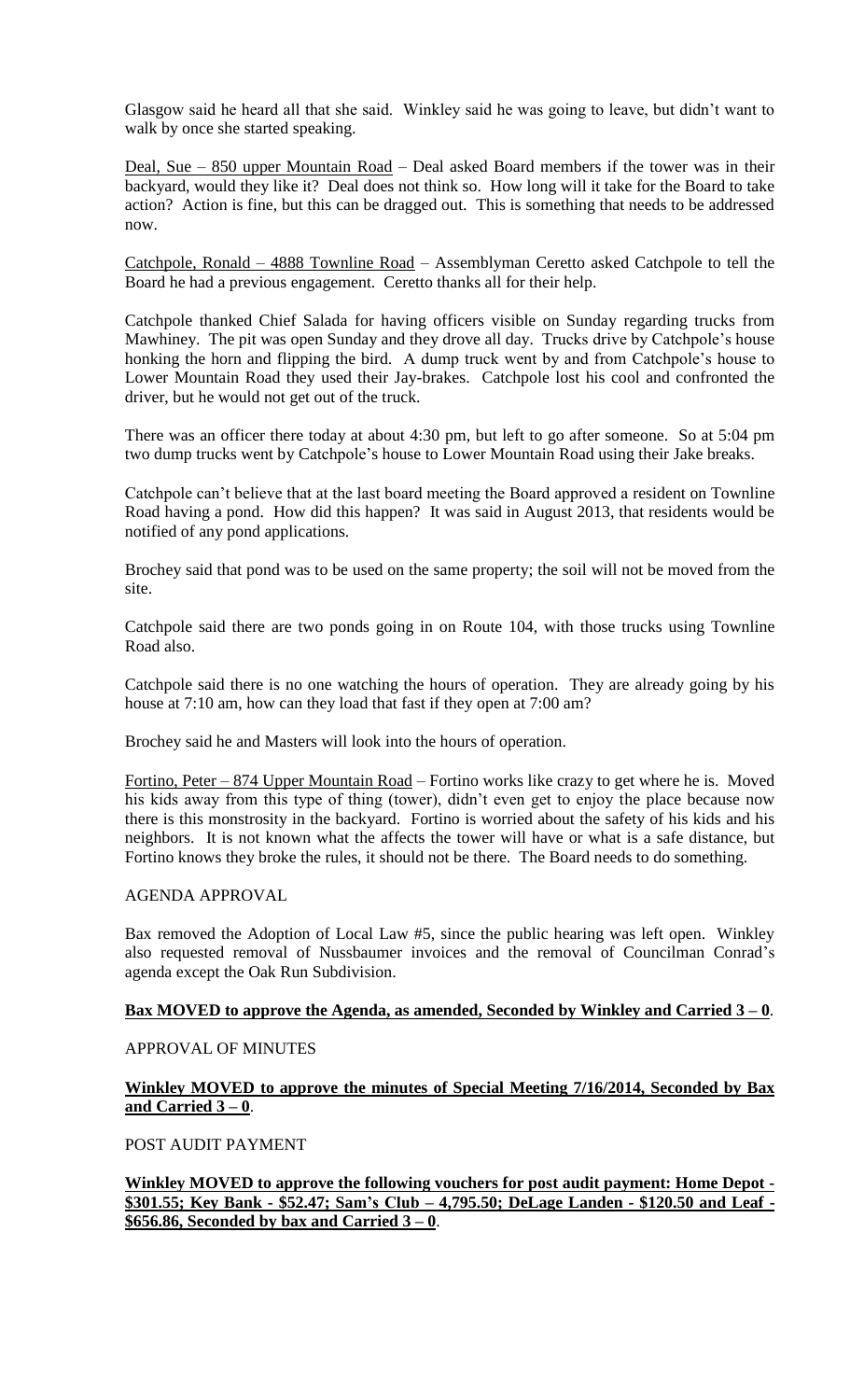## OLD BUSINESS

#### *Riverwalk Sidewalks*

Janese said it is difficult for the department to do its work unplanned. There is quite-a-bit of work to get done in a short period of time. When Janese said he could not do the sidewalks that was the truth. There was an issue with the County paver; it was taken back for a month, giving the department a hole in the schedule, which is when Janese said lets do the sidewalks. As far as Mr. Carella's part, he has been notified his will be done first. This should be started in approximately two weeks. It makes sense to have the Town do the work so the funds stay here.

## **Winkley MOVED to allow Highway Superintendent Janese to make the sidewalk improvements in Riverwalk, Seconded by Bax and Carried 3 – 0**.

Janese was not aware of there being no street sign at Riverwalk Drive and Riverwalk Drive South, but will have it placed in the next week or so. The barriers spoke of earlier belong to the developer and are not on a dedicated portion of the road, nevertheless he wants to make them safe and functional.

Hoffman was told by the property manager that the barriers do not belong to the developer or the association. They belong to the Town and were put there by the Town.

#### *Muckland Pumps*

Janese said he has found a vendor, Mowing Magnetics. They will perform a site visit tomorrow and give the Town an estimate. Mowing Magnetics told Janese that any parts the town doesn't have, they can make. Janese said they will provide a warranty on the re-build.

Janese said a set of controls will be put on the pump. Mowing will design all of these features for free. It will be something functional, simple and almost full proof where no one will know it is there. The weather is not a factor here. This could be done in less than 30 days.

The cost savings on this is important. If this can be done for \$25,000, the Board might consider doing the other one, once the functional pump is in. Rebuild them both for \$50,000.

If the Town does the removal, Mowing Magnetics would, at no charge, have a tech come out and help with the reinstallation and any necessary adjustments will be done on site. It would be part of the package to rebuild the pump.

#### *Lease transfer for the Mini Excavator*

Kloosterman said the Highway Dept. wants the mini excavator at \$11,640/year for the next twoyears. The Parks Dept. want the skits deer at \$8,360/year for the next two. Ritter has no problem with the transfers.

# **Bax MOVED to transfer the obligation of the leases for the Mini Excavator to the Highway Dept. and the Skits Deer to the Parks Dept., Seconded by Winkley and Carried 3 – 0.**

Janese said anytime this equipment is needed by any department it can be loaned out along with an operator.

#### NEW BUSINESS

The Clerk informed the Board that the Household Hazardous Waste Day, sponsored by Niagara County Refuse set for September  $27<sup>th</sup>$  has been canceled.

Item No. 1: Drainage pipe installation – 4015 Calkins Road – Kajdasz. Kajdasz requests the Highway Dept. install a 12" drainage pipe. A quote of \$1,105.18 was given to Kajdasz for just the pipe.

Janese said the Highway Dept. does not have the staff to install it.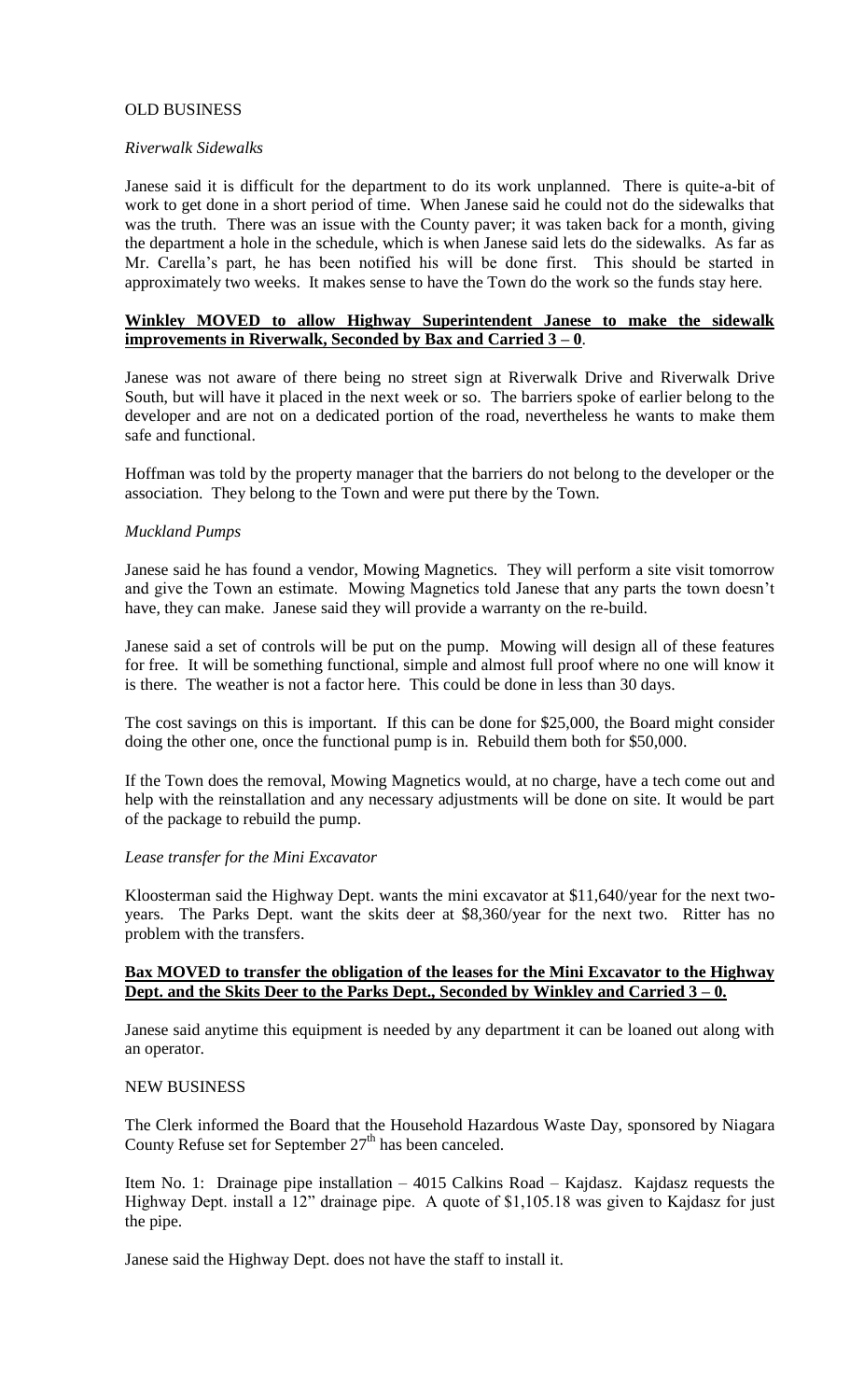Bax said it has been discussed the Town have a policy to bill for the pipe and a stipend for the labor, but only in periods where the department has the man hours to dedicate to it.

Seaman said it was brought to his attention an audit report by the State Comptrollers Office a few years ago, said they were pretty critical about this practice. Before the Board works on any new procedure this should be looked at to see what is appropriate.

Item No. 1a: Drainage pipe installation – 2040 Swann Road – McKenzie. McKenzie is requesting the Town install a 36' drain pipe with the necessary cradles and fittings, filled over, graded and seeded.

Board said the remarks are the same for this.

Clerk asked to keep all requests together and when the Town creates a policy they will addressed.

Item No. 2: Street light request – North Hewitt Drive.

# **Winkley MOVED to refer the request to the Lighting Advisory Board, Seconded by Bax and Carried 3 – 0**.

Item No. 3: Sewer Credit – Creek Road – Coppins. Coppins submitted a bill for work done on the pool liner.

# **Winkley MOVED to credit Richard Coppins, 4849 Creek Road, \$111.00 for the sewer portion of the water bill, Seconded by Bax and Carried 3 – 0**.

Item No. 4: Greenspace tree issues  $-772 \& 776$  Michelle Court. Residents request overhanging trees, on to their property be removed and/or trimmed.

Janese said the Town uses Woodchuck Tree Service. Janese and Masters will walk the area and designate the trees that need to be taken down or trimmed. Janese to come back with a report.

Brochey asked Janese about the Town employee that is certified to do this work. Janese said he is qualified to work within ten-feet of power lines, but with this scope of work it is better to use Woodchuck.

Item No. 5: Agenda Item Sheet – Department Heads

The sheet is to allow department heads to submit agenda items. This will ensure items are put on the agenda and help the Board to know what their department head needs to be discussed.

# **Bax MOVED to approve the Agenda Item worksheet, Seconded by Winkley and Carried 3 – 0**.

# SUPERVISOR BROCHEY

# LEGAL

Seaman spoke regarding the Police petition. Clerk Garfinkel did contact Seaman, as he had asked her to do. Seaman did quite a bit of legal research. The conclusion is; there is not a provision in the law that allows for a citizen to introduce a petition on this matter. There is a proposition in the law that says, if this Board here, were to abolish a Police Department then the citizens can go out and circulate a petition to contest that action. That is Section 150, §4, that Mr. Craft is referring to. Seaman is very confident that this is not allowed under the law.

Brochey questioned if this meant it will not go any further than where it is at. Seaman said yes. There is no provision that would allow the Town Board to put this on the ballet.

#### ENGINEER

Lannon met with the developer to work out a resolution on the Chicora Road drainage. Hopes to report back at the next board meeting.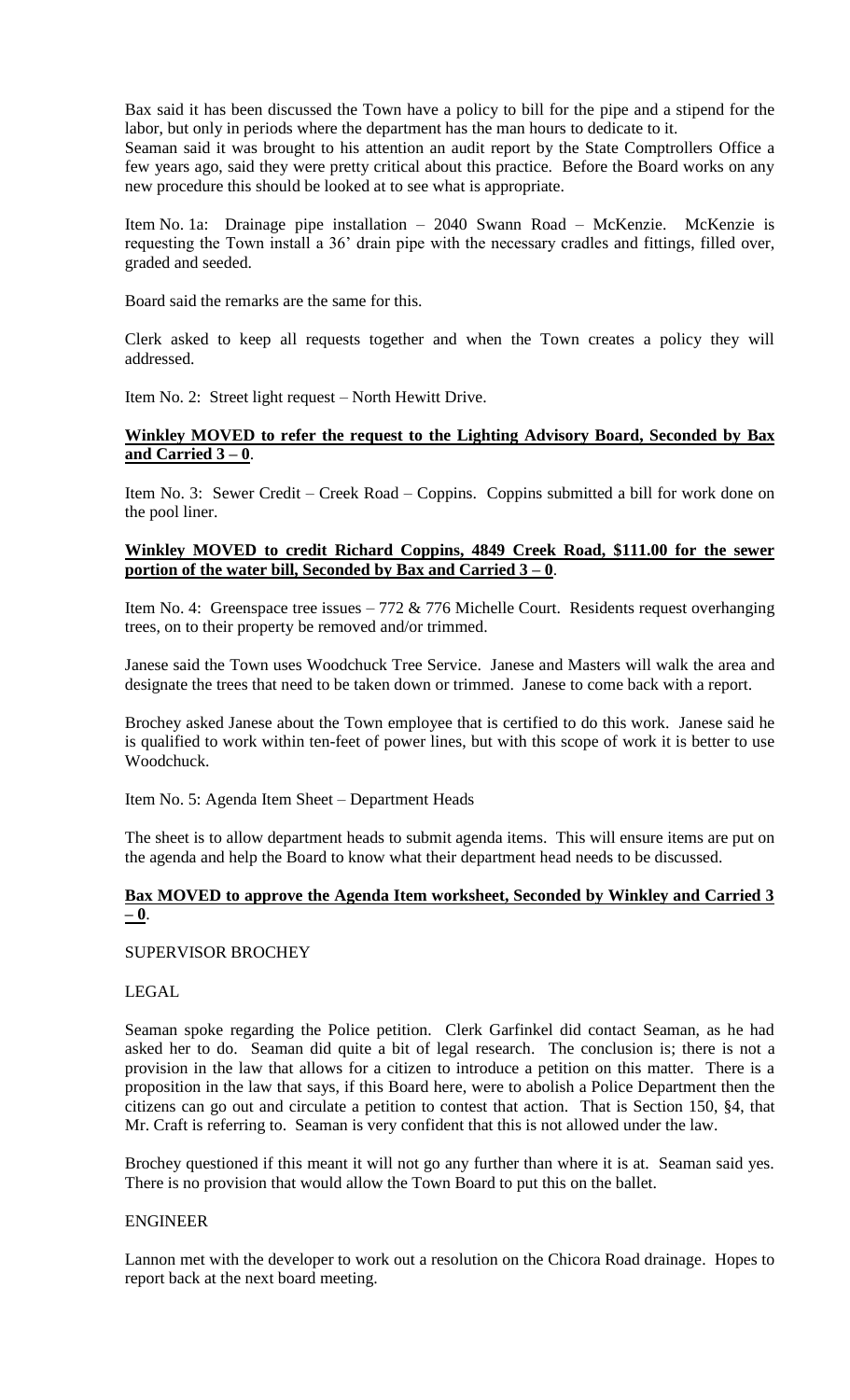In regards to Riverwalk drainage, due to scheduling conflicts and the weather, the contractor has not been able to clean, flush or televise the lines.

National Grid has not returned the proposals for Legacy Drive lighting. Lannon communicated to Mr. Massaro, the last conversation the Board had regarding payment of the recreation fees.

Construction is under way with the NYS DOT Route 265 / I-109 water replacement.

Lannon, Masters and Davis have met with Niagara University attorneys regarding University Drive. This needs to be discussed with department heads to see just how much access is necessary.

Oak Run Phase III construction is under way. Curbs are being installed this week, with pavement being done next week.

Lannon met with Robert Nablo regarding the water system improvements and is preparing estimated project costs.

Lannon received the Towns Standards and Specifications on disk and are working to update and finalize.

#### APPOINTMENT TO BOARD OF ETHICS

It was brought to the Board's attention that a Town employee should be on this Board.

# **Winkley MOVED to appoint Assessor Linda Johnson to the Board of Ethics, Seconded by Bax and Carried 3 – 0**.

## FINANCE

Kloosterman has been working with the Town of Porter to finalize the agreement that was in place regarding Stormwater Management. Porter would pay 30%, Lewiston would pay 70%. The total cost is \$13,102. Porter does not believe they should pay 30% of the \$2,800 worth of vacation time that was paid out to an employee. Kloosterman told Porter they would need to address this with the Board.

Bax would like to discuss this after additional information is received.

#### SINK HOLE – County Club Trail

Janese said this has been on-going for sometime. There are structural issues with the catch basins. Janese wants the Supervisor to get a good look. There are several thousand feet of county curb that are beyond repair. This is not in the highway department's realm.

#### TOWER UPDATE

Brochey told residents that they have the Board's sympathy. His opinion is no, he would not want this in his backyard. Masters and Brochey are a bit upset on how all this materialized. The Town was not informed. The Board will not sit back. This will take time because this is the County and Federal Government.

Bax said these towers are designed to take on additional co-locations. Davis said the County stated they will not allow that. Bax also is very concerned with how this took place, and would not want it in his backyard. Bax apologizes to the community for it getting by the Town Board, but will be vigilant in getting some sort of satisfaction.

Winkley said the fireman and police officers, this tower is to support are also a victim in this. The fire department and all those in the room assumed that the County had followed proper procedures. They are being dragged through this also because of the County's actions. They may have to go without a much needed radio upgrade. The fireman and police had nothing to do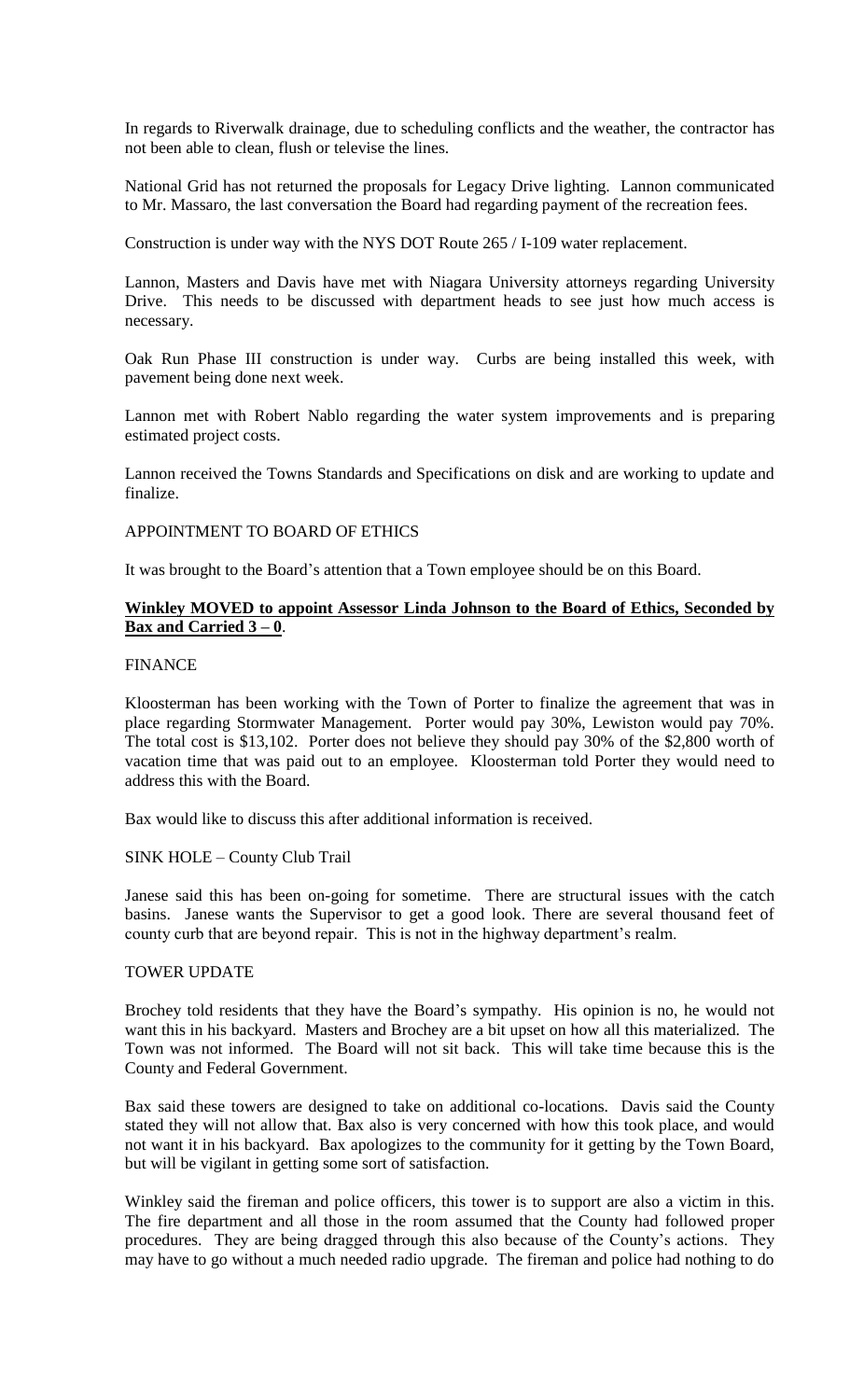with the location, they were happy to get better communication. There is a stop-work order on the project.

A resident in the audience said they were working on it yesterday. Masters did not know that.

Winkley agrees that if they would have come to the Town and discussed this it would have worked out much better. Any letters received on the project never mentioned Lewiston.

Davis said many of the letters from the County, talked about the SEQRA process, in general, and that the County was to assume Lead Agent. Davis received these letters from the County attorney approximately a week ago.

Winkley said the Board needs to move fast, for the residents and the firemen; something has got to be done. Winkley would not want a tower in his backyard either.

Ms. Nablo supports the Upper Mountain Fire Company; Mercy flight lands there, this is wonderful, and very proud of this service. It was thought the pad was a helicopter landing pad, which would have gone through the Town process, and would have been o.k. with that. What Nablo is not o.k. with is, a tower going up in four days with no notification.

Winkley believes that had the application come to the Town, the Tower Committee and the Building Inspector would have denied it, therefore never making it to the Board. The only authority the Town has right now is the Stop-Work Order.

## COUNCILMAN BAX

Highway Issues – Janese said he is working with Councilman Bax and Conrad on several drainage issues. Janese is going out and looking at the outstanding drainage issues to get them off the list, by giving an answer one way or another.

#### *Waste Water Treatment Plant*

Ritter said the plant is going through a drying-bed project. It is one of the first of its type. The DEC is having a bit of a problem with some of it, so more engineering needs to be completed.

# *Change in the Policy Manuel – Nepotism*

The current policy states "no two relatives can be employed by the same department". Janese is requesting a change in this to reflect that "no relative should supervise another relative."

# **Bax MOVED to refer this the Board of Ethics, Seconded by Winkley and Carried 3 – 0**.

Seaman recommends the request be in writing, along with the response from the Board of Ethics. Janese will forward to Town Clerk for distribution to Ethics Board.

# *Recycling Bins*

The Town will receive \$2,000 from a prior bin purchase, and use it to purchase 250 additional bins. There will be a balance of \$225, with the funds coming out of SRO Fund.

## **Bax MOVED to approve the purchase of 250 recycling bins at a total cost of \$2,225, Seconded by Winkley and Carried 3 – 0**.

#### *Oak Run Subdivision*

Masters updated the Board. In 2005 when the subdivision was approved, in-lieu of recreation fees, developer Glenn Andrews, gave the Town 15.7 acres of Federal Wetlands as greenspace. Andrews has agreed to re-configure Phase 4 of his subdivision and extend the property lines of lots  $17 - 23$  through to the greenspace. This needs Board approval since this was not part of the original subdivision approval. The Planning Board has reviewed this and determined it is not a significant change to the subdivision. No recreation fees will be paid.